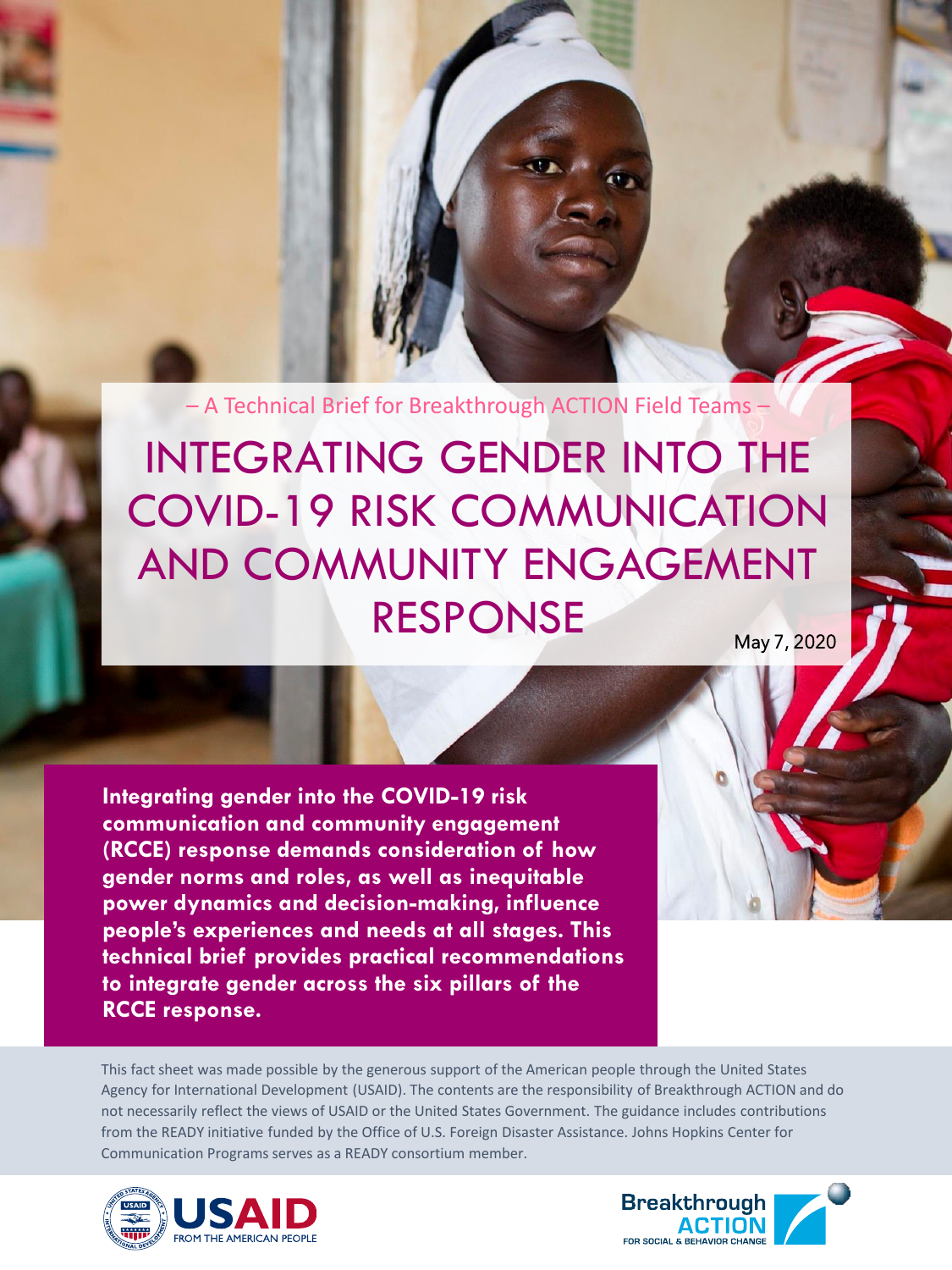The COVID-19 pandemic has exacerbated gender and social inequalities around the world. People of all genders have unique physical, cultural, security, sanitary and hygiene needs that must be recognized during the immediate crisis response, during maintenance and recovery, and after the pandemic. In addition, emerging data is showing a differential impact of the virus on women and men, with higher numbers of men dying from the disease. As communities reach different stages of the pandemic at different times, integrating gender into the COVID-19 risk communication and community engagement (RCCE) response demands consideration of how gender norms and roles, as well as inequitable power dynamics and decision-making, influence people's experiences and needs at all stages. This technical brief focuses on recommendations to integrate gender considerations (primarily from a gender binary perspective) in the immediate response to the pandemic, with an eye to addressing gender needs as the emergency phase shifts to maintenance and recovery.

### How are gender inequalities manifested during COVID-19?

There are many cogent examples of how gender norms, gender roles, inequitable power dynamics, and inequalities influence the experiences of women, men and all genders during the COVID-19 pandemic.

- **Gender and COVID-19 risk.** Women hold the majority of [frontline health worker jobs](https://data.unwomen.org/resources/covid-19-emerging-gender-data-and-why-it-matters) and informal caregiving roles globally, increasing their risk of exposure. In contrast, death rates from COVID-19 among men appear higher than for women in multiple settings, likely due to a combination of biological susceptibility as well as gender-based behavioral risk factors, such as smoking and care-seeking practices.
- **COVID-19 and increased gender-based violence (GBV).** Public health COVID-19 responses, such as quarantine or physical distancing, have [increased women's risk of intimate partner violence](https://www.unwomen.org/en/digital-library/multimedia/2020/4/infographic-covid19-violence-against-women-and-girls). The impact of these public health preventive measures on the risk of violence in the home are compounded by increased stressors on families, such as income insecurity, fear and stigma. Furthermore, women who are experiencing violence may find it difficult to seek help or services, such as helplines, psycho-social support, legal support and shelters. Many of these services are also being disrupted, scaled back or closed.
- **Gender inequity and the COVID-19 response.** Gender inequity, especially in use of technology, may also restrict women's access to information, limiting their exposure to campaigns disseminating essential health messages. In many instances, national, community and local level responses to COVID-19 may also not include women in leadership and decision-making roles.
- **COVID-19 and access to sexual and reproductive health services.** With an overburdened healthcare system, services that are essential to women's health, well-being, and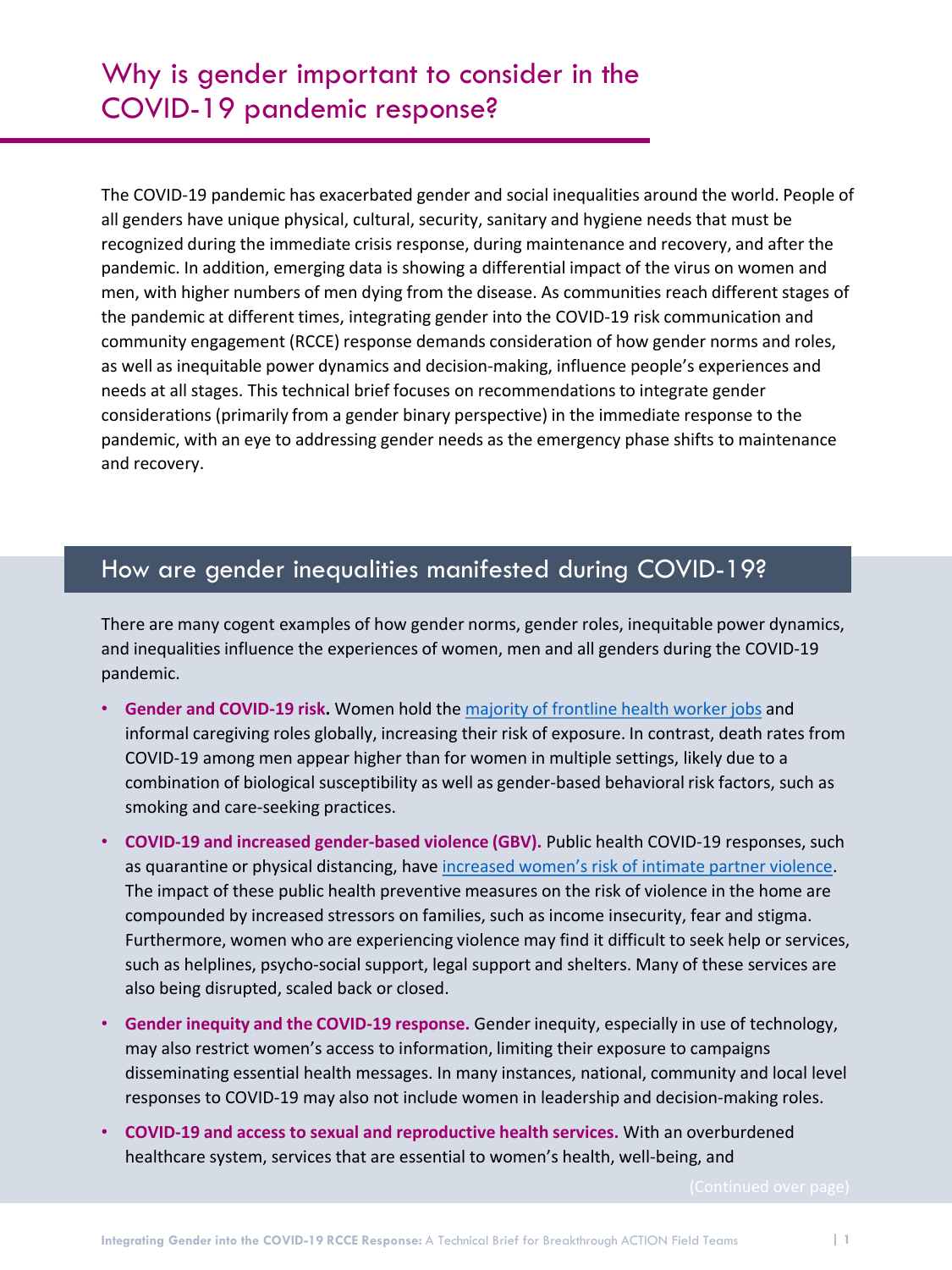## How are gender inequalities manifested during COVID-19? (Continued)

empowerment—family planning, reproductive health, maternal health, [menstrual health,](https://menstrualhygieneday.org/wp-content/uploads/2020/04/DaysForGirls_Period-Pandemic.pdf) or GBV -[suffer](https://www.thelancet.com/journals/lancet/article/PIIS0140-6736(20)30801-1/fulltext)[. Resources and personnel are diverted](https://unfoundation.org/blog/post/addressing-sexual-and-reproductive-health-and-rights-in-the-covid-19-pandemic/) and supply chains interrupted, restricting the availability of services and supplies.

• **Socio-economic consequences of COVID-19.** Gender norms around care-giving mean that women are facing a disproportionate amount of extra domestic responsibilities associated with COVID, like caring for children and sick relatives. In addition, with more than one billion students [no longer going to school, girls may be expected to serve as caregivers rather than continue with](https://data.unwomen.org/resources/covid-19-emerging-gender-data-and-why-it-matters) [their education. Furthermore, women's economic opportunities are often](https://www.afdb.org/fileadmin/uploads/afdb/Documents/Generic-Documents/AfDB_Women_s_Resilience_-_Integrating_Gender_in_the_Response_to_Ebola.pdf) disproportionately affected, due to gendered disparities in the type of employment men and women perform. There are some concerns that the economic crisis will increase the risk of [sex trafficking](https://polarisproject.org/blog/2020/04/covid-19-may-increase-human-trafficking-in-vulnerable-communities/) and [child and early forced marriage,](https://www.girlsnotbrides.org/wp-content/uploads/2020/04/COVID-19-and-child-early-and-forced-marriage_FINAL.pdf) especially among those who are already economically vulnerable.

# How can we integrate gender into the RCCE COVID-19 response?

The six pillars of comprehensive RCCE, which are structuring the current COVID-19 response, all present opportunities to integrate gender considerations and address these inequalities. This technical brief provides recommendations for each pillar, as well as some overarching actions that can be taken.

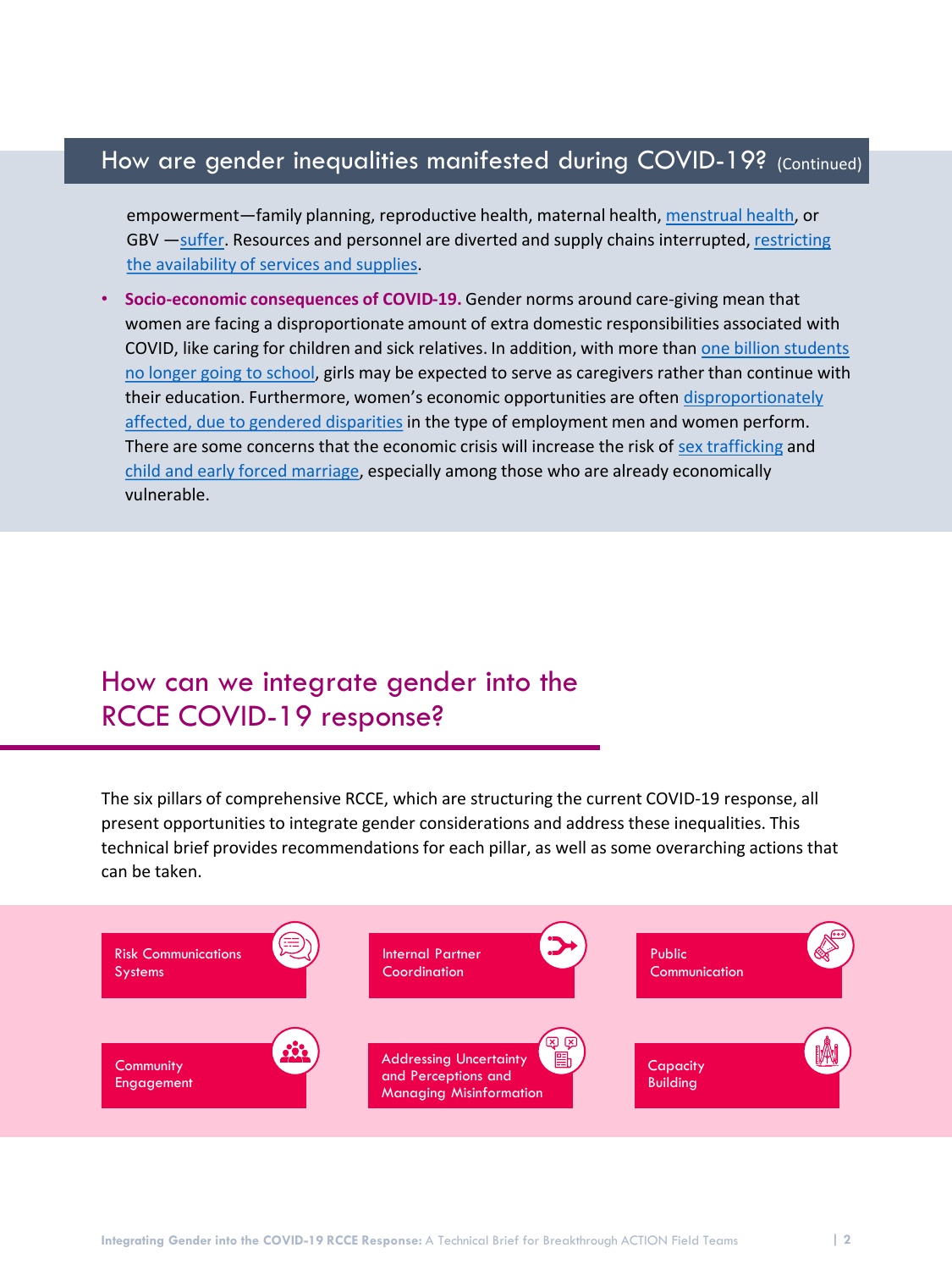There are a number of actions that can be taken to integrate gender in the COVID-19 response:

- **Include gender-related questions in any rapid formative analysis**, including tailored questions that look at the different impact of the pandemic—and the response—on women and men, girls and boys<sup>1</sup>.
- **Ensure that all data collection plans and systems allow for sex and age disaggregation** and any data analysis takes these factors, as well as existing health disparities, into account. Where possible, go beyond sex and age to disaggregate data by other socioeconomic factors.
- **Consider the different needs of male and female frontline public and private health care and social workers**, including nurses, midwives, doctors, pharmacists, other cadres, and traditional providers such as traditional birth attendants. Gender-based power dynamics influence decision-making, agency, and access to resources, and family care responsibilities for these critical staff and must be considered in the response.
- **Consider the different needs of women and men, girls and boys in vulnerable populations**, such as orphans and vulnerable children, those living in informal settlements, refugees, migrants, sex workers, men who have sex with men, transgender men and women, people with disabilities, and others. These populations may be more vulnerable to stigma and may avoid surveillance, testing, and care because of mistrust. Any response plan should be sensitive to these factors and propose approaches that will reach, include, and protect vulnerable populations. It is important to consider the intersection of gender, race, ethnicity, and class; that gender can be non-binary; and that women's and men's experiences vary by age, location, and other demographic and psycho-social factors. For the sake of this broad guidance, we refer globally to "women and men" while encouraging implementers to unpack the multifaceted aspects of gender in their response.

#### Programmatic Examples

#### Listening to the needs of women

[Turkish and Syrian women community leaders adapted a home visiting](https://eca.unwomen.org/en/news/stories/2020/6/turkish-and-syrian-women-manifest-solidarity)  program designed to support vulnerable women to ensure that even with physical distancing, they can still offer support via telephone. The women share information on COVID‐19, listen to the women's concerns and experiences, and address challenges. They found that the main concerns expressed by women included an increase in household responsibilities, financial difficulties and the psychological impact of the pandemic. Through the program, women have an opportunity to engage in problem solving with other women and get connected to public agencies and organizations such as women's shelters.

globally to "women and men" while encouraging implementers to unpack the multifaceted aspects of gender in their response. <sup>1</sup> It is important to consider the intersection of gender, race, ethnicity, and class; that gender can be non-binary; and that women's and men's experiences vary by age, location, and other demographic and psycho-social factors. For the sake of this broad guidance, we refer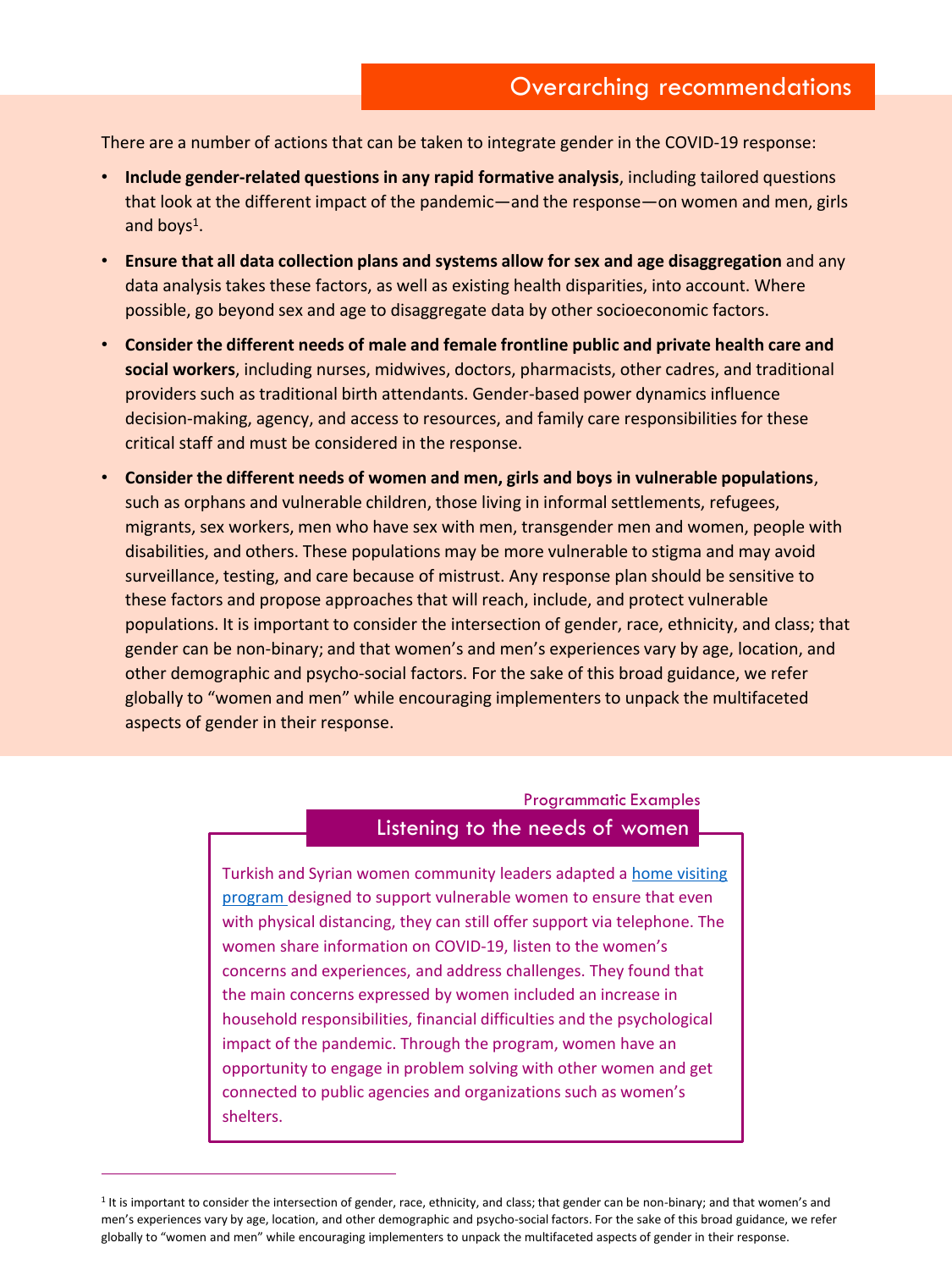# Recommendations by the six pillars of RCCE



### Risk Communications Systems

**This pillar includes strengthening risk communication systems by providing support to RCCE teams, including secondment of staff with RCCE and social and behavior change (SBC) expertise.** 

- Ensure RCCE teams (or other supported bodies) include an equitable balance of women and men and at the local level, include representation of community groups for both women and men, as well as youth and marginalized populations. If seconding staff to this body at the national level, consider the gender balance of the group in making staffing decisions.
- Ensure that the RCCE team includes at least one person with gender expertise, including someone knowledgeable about the national and sub-national GBV policies and services.
- Examine gender-based power dynamics when establishing roles and responsibilities of the RCCE team and make recommendations for equitable decisionmaking power to ensure that female members have an equal role in deciding strategic priorities and budgetary implications. This includes appointing women as leads on various teams and subcommittees, ensuring women are asked directly to express their viewpoints and not assigning women tasks that are based on gender stereotypes (e.g. taking minutes, serving coffee).
- Ensure consideration is given to the differing needs of women, men, girls, boys, and other gender identities throughout the response, starting with developing or contributing to the development of RCCE strategies, for example by having explicit questions around gender that guide reviews as well as genderrelated indicators for actions in the strategies that are tracked and reported on.
- Review plans to release information to the public to ensure that they are sensitive and responsive to the different trusted sources of information for women and men and do not rely only on men as gatekeepers of information.
- If the country has a hotline, ensure counselors/call center agents are trained on gender and COVID-19 related issues, sensitive to the concerns of women and men, and girls and boys, and have the resources they need to refer callers to other available services, such as for those experiencing GBV. It will be important to regularly ensure that such services are operational.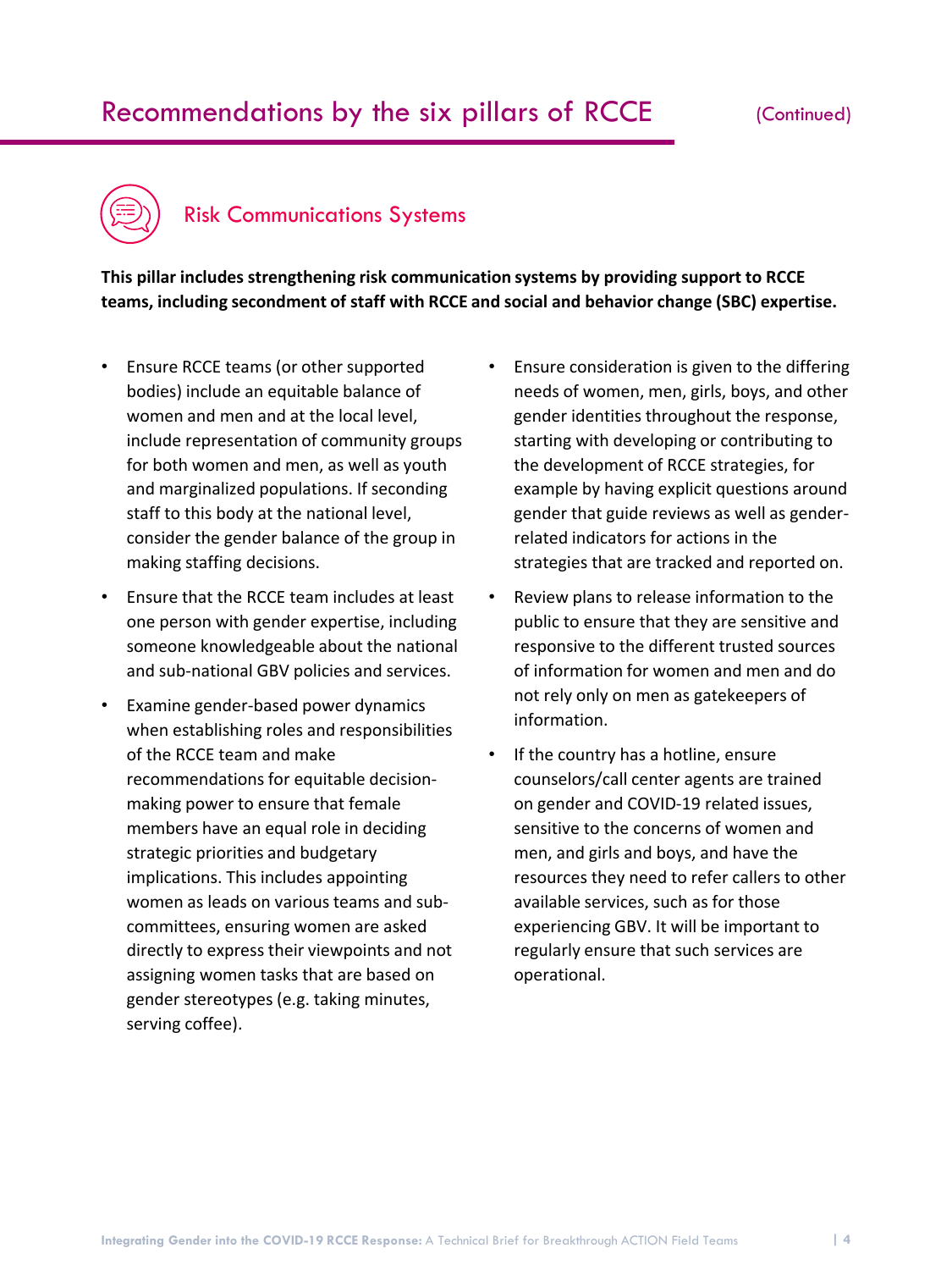# Recommendations (Continued)



**This pillar includes supporting the large-scale, multi-sectoral coordination and collaboration of partners needed to establish RCCE strategies and approaches, ensure effective knowledge management, and harmonize messaging.**

- Ensure partner mapping includes groups working with women and marginalized populations and that opportunities exist to meaningfully engage these groups in RCCE teams.
- Consider whether the typical target audiences and communication channels used by partners will reach both women, men, youth, and marginalized populations through their preferred and trusted sources.
- Encourage partners to agree upon harmonized messaging related to the gender-based factors of COVID-19 prevention and treatment as well as the social implications of the outbreak.
- Promote establishing clear systems of referral between COVID-19 health services and other health and social services that are needed for women, men, and children, including maternal care, sexual and reproductive health, child health and GBV support.



## Public Communication

**This pillar includes developing and implementing mass and social media campaigns, message guides, RCCE toolkits, and other activities to reach the general public and specific audiences such as healthcare workers, religious leaders, migrants, and other marginalized groups. In the rush to disseminate correct information quickly, it can be easy to overlook how access to information and the way it is presented—can be gendered.** 

- Ensure that the team developing RCCE guidelines, message guides, etc. include experts in gender as well as have a genderequitable balance of members. If the composition of the design team is already fixed, consider ways to get input from under-represented voices, including women and youth, in the design, pre-testing, and dissemination of the campaign and materials.
- Understand the different experiences and realities of women, men, girls, boys and marginalized populations and incorporate

them into the design of communication approaches, materials and messages. If collecting first-hand data is not possible, review local, relevant, existing literature on how gender dynamics and differences in power influence access, decision-making, and agency to practice positive health seeking as a starting point, as well as how these factors are impacting the differential social impacts of the pandemic. If conducting virtual rapid assessments using mobile phone surveys for example, include questions that address women's and men's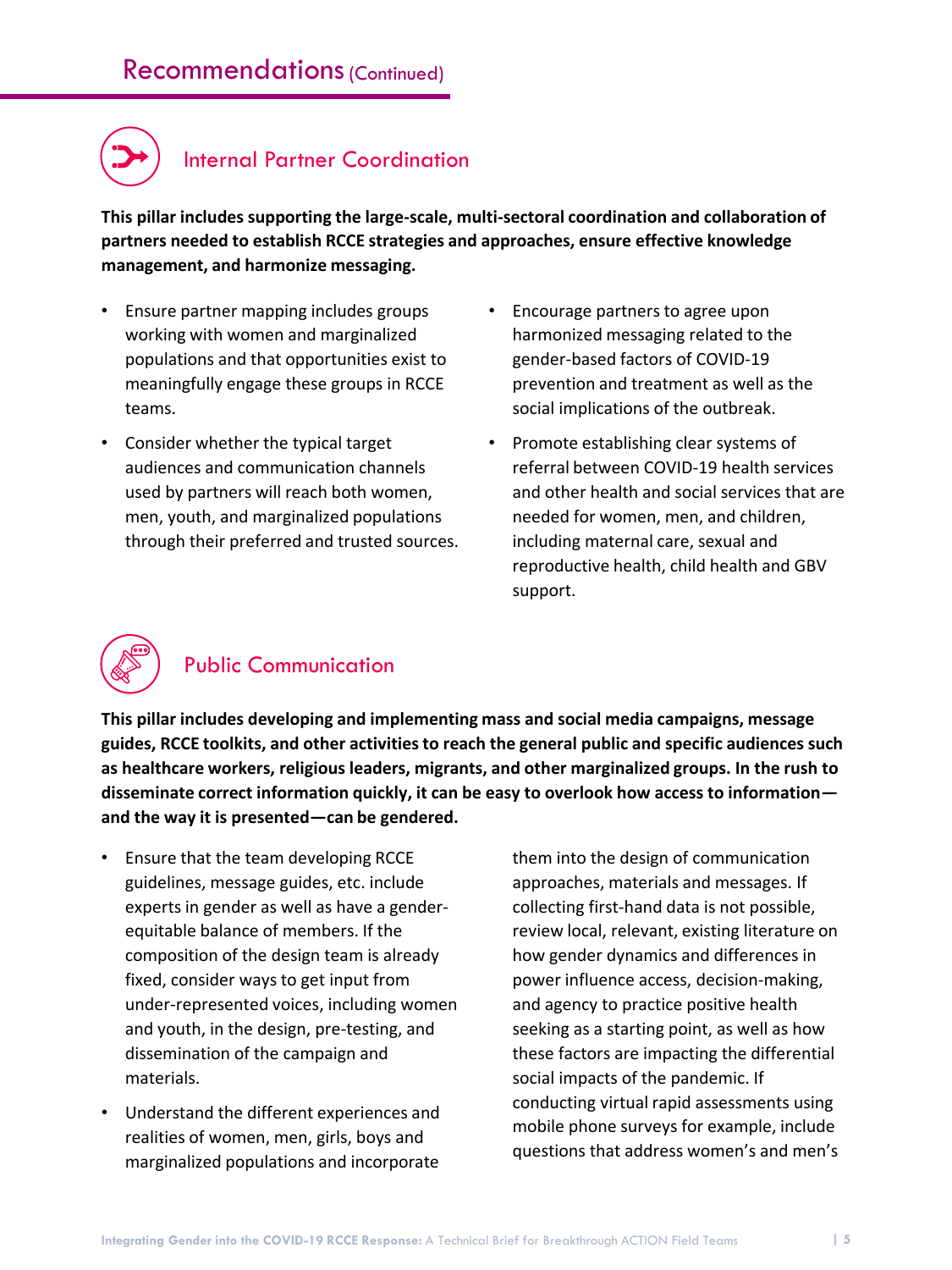

#### Public Communication (continued)

specific perceptions, attitudes, norms and abilities to protect themselves and consider how to ensure women and marginalized groups are able to respond to the survey given [inequitable access to technology.](https://mailchi.mp/3ieimpact/new-blog-phone-surveys-in-developing-countries-need-an-abundance-of-caution?e=7769dc11b2)

- Consider the overall positioning of the COVID-19 response and the positive or negative gender stereotypes it may be reinforcing. For example, is the response framed as "a war" with men doing violent battle to defeat the enemy? Does it include empathy and caring for one another as an equally valued response?
- Ensure the response does not reinforce negative or inequitable gender norms and practices by considering the following issues when designing RCCE interventions:
	- o Who has access to the communication channels being used to disseminate information? Use a variety of channels that will reach women, men, girls and boys, and take into account that, in many countries, men have more control over TV, cell phones, and social media in the home. Other channels may include informal networks and women's groups, TV or radio programs popular with

women or youth, and social media channels with which women and girls and boys more often engage.

- o Who is the voice of authority in the messaging? Ensure that the voices and images of women and men from different socio-economic and ethnic groups are used equally to talk about COVID-19. Position both women and men as authoritative, trusted sources of information.
- o How are women and men being visually portrayed? Aim to portray women and men, and boys and girls, sharing household responsibilities to keep the family safe and care for sick members of the household.
- o Do the messages promote women and men making joint decisions about how to protect themselves and their families? Consider how the messages can be reframed to further promote couples working together as well as supporting women's agency. Also address aspects of traditional masculinities that may prevent men and boys from accessing healthcare.

### Engaging men through Social Media Programmatic Examples

In Lebanon, UN Women and UNDP created a [social media campaign](https://www.lb.undp.org/content/lebanon/en/home/presscenter/pressreleases/pr06-5.html) addressing social norms that perpetuate gender inequities with domestic workload, especially during this time of crisis, and encouraging men to take part in the #TogetherandEqualLebanon challenge.

MenEngage Alliance in Sri Lanka launched a series of videos in a campaign called [#Menof Quality](https://www.facebook.com/MenengageSL/videos/) to promote sharing of care work and discuss harmful gender norms in the context of COVID-19.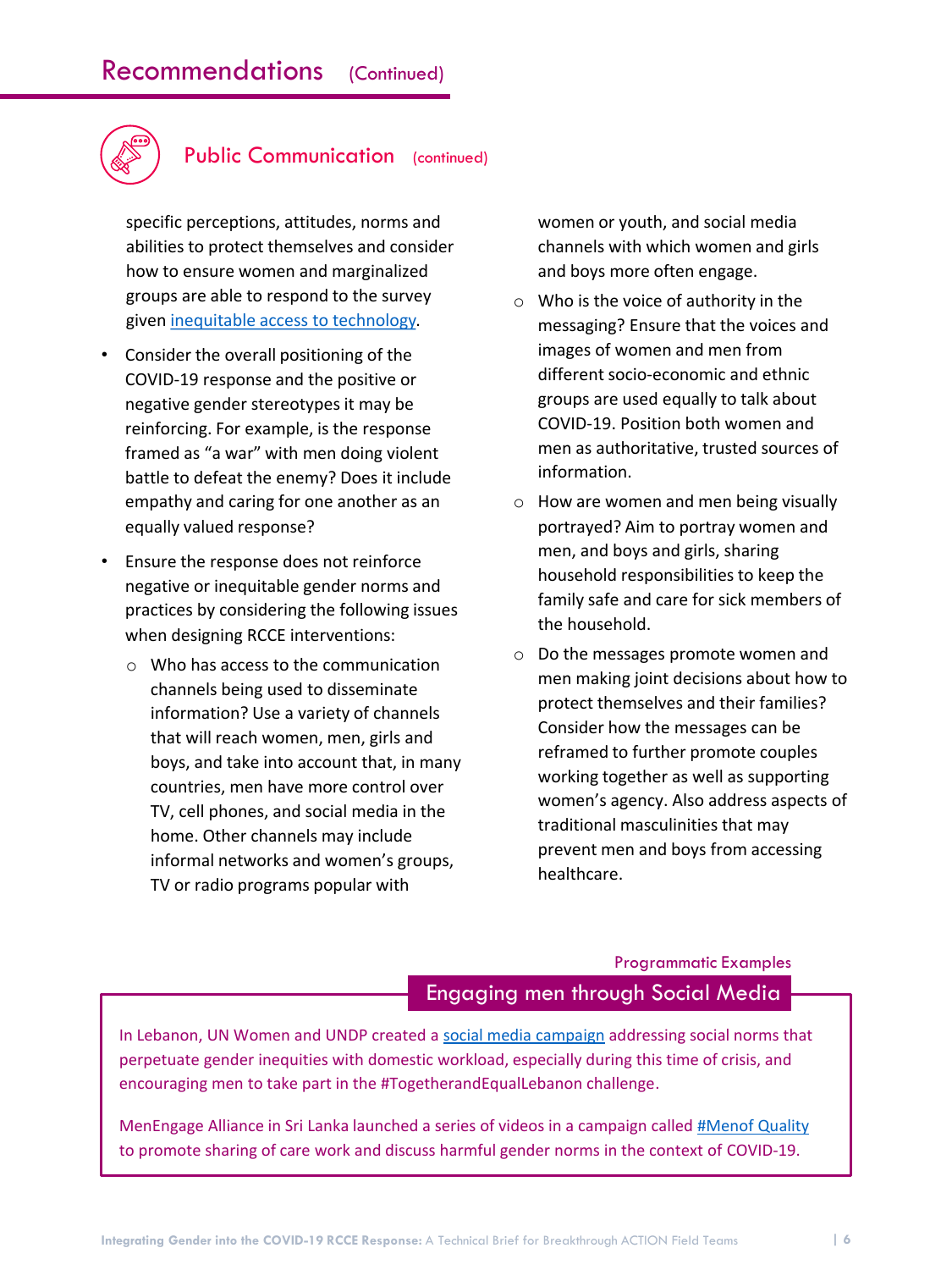

### Public Communication (continued)

- Address [the evidence](https://www.cgdev.org/sites/default/files/pandemics-and-vawg.pdf) that indicates quarantine and social isolation are a critical pathway to increased gender and intimate partner violence. Include gender equitable messaging about how tension in the home can be diffused before it escalates to violence as well as resources where those experiencing GBV can go for help. This messaging should include an emphasis on the roles and responsibilities of men to diffuse tension and not resort to violence. Explore how technology can support those in quarantine who need access to GBV services.
- Consider approaches that highlight how being home together can provide opportunities for parents to engage with their children, particularly how mothers and

fathers can model shared responsibility in caretaking, and use the time to discuss what it means to be a man with their sons and get to know their daughters' aspirations.

• Include messaging to support continued access to sexual and reproductive health information and services, including menstrual health, prenatal/postnatal care, safe delivery, and family planning for women, men, girls and boys as well as screening for sexually transmitted infections. Specific guidance should be provided based on country protocols and available services. (See Breakthrough ACTION's "Guidance on Social and Behavior Change for Family Planning During COVID-19" in [English,](https://covid19communicationnetwork.org/wp-content/uploads/2020/05/Guidance-on-SBC-for-FP-During-COVID-19-EN_v1.1.pdf) [French](https://covid19communicationnetwork.org/wp-content/uploads/2020/05/Guidance-on-SBC-for-FP-During-COVID-19-FR_v1.1.pdf) and [Spanish.](https://covid19communicationnetwork.org/wp-content/uploads/2020/04/familyPlanningEs.pdf))



### Community Engagement

**Community engagement is particularly challenging in a context where governments have mandated stay-at-home orders, lockdowns, and/or quarantines making it even more difficult to address the needs of women and other socially marginalized groups. This section will be updated as guidance on how to engage communities creatively and effectively is further developed during the COVID-19 pandemic.**

• Engage women, including marginalized women, in the design of prevention and detection interventions, leveraging their knowledge of local contexts and care practices whenever possible. Find virtual ways to engage with existing formal and informal social networks, such as women's groups, youth groups, community groups, gender equality advocates, civil society organizations, and women's rights

organizations, to support their efforts as first responders and to prevent social isolation.

- Ensure that community engagement teams are gender balanced and promote women's leadership, including those from marginalized groups, within the team.
- Provide information that community, religious, and other formal and informal leaders can use to communicate through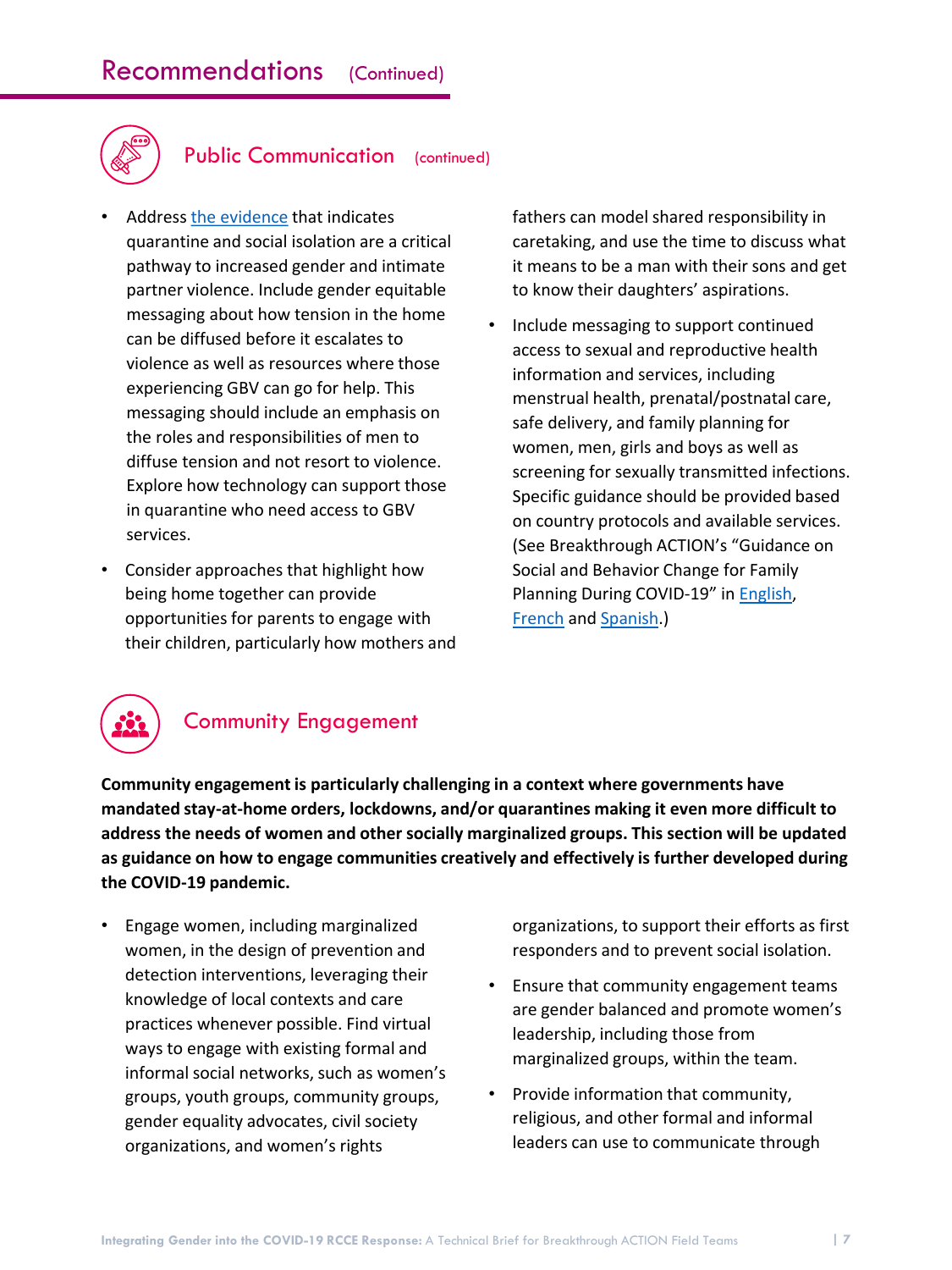

### Community Engagement

their networks virtually—or according to local COVID-19 protocols. Include gender perspectives that promote equitable decision-making among couples and sharing of household responsibilities, including caretaking of those who are ill, as well as prevention of GBV and support to survivors.

- Help community radio stations report on women's and men's experience of the disease and encourage them to push for a gender balance on call-in programs and to set aside specific time slots to hear from women, youth, and other groups that may be marginalized.
- Equip frontline health care workers who may still be going door to door with information about COVID-19 that highlights the different needs of women and men to cope with social distancing and quarantine. Ensure they are able to provide referral services for GBV, family planning/reproductive health, and other essential services.
- Sensitize communities and health providers to the [increased risk of GBV](https://www.cgdev.org/sites/default/files/pandemics-and-vawg.pdf), including intimate partner violence, sexual violence, and child abuse and encourage community action for prevention and care.

#### Programmatic Examples

#### Amplifying women's participation in the COVID-19 response

Women peace mediators in Uganda have taken the lead in communicating risk information about COVID-19 in communities. In the Yumbe, Adjumani and Kotido districts of Uganda, 160 peace mediators have been trained by UN Women and Women International Peace Centre as part of an initiative funded by the Government of Norway. The peace mediators talk to community members to raise awareness about safety measures and the spread of COVID-19, and purposefully target areas where women congregate, such as food distribution and water collection stations.

Women peace mediators become key actors on the front [lines of COVID-19 prevention in refugee settlements in](https://www.unwomen.org/en/news/stories/2020/6/feature-women-mediators-during-covid-19-in-refugee-settlements)  Uganda

UN Women's National Resilience Programme and the EmPower project have been training women's organizations in Bangladesh to encourage women's leadership and amplify women's voices in disaster risk reduction and climate change efforts following the COVID-19 pandemic and cyclone Amphan. One organization, Prerona, is helping to communicate information about social distancing and safety measures in cyclone shelters, and is engaging women in the community as part of their emergency response and recovery efforts. The organization is training women to make and sell PPE and providing seeds to grow food crops to help women rebuild their livelihoods.

[As Bangladesh battles COVID-19 and the aftermath of Super](https://www.unwomen.org/en/news/stories/2020/6/feature-bangladesh-womens-organizations-in-covid-19-and-cyclone-recovery)  Cyclone Amphan, women's organizations lead their communities through recovery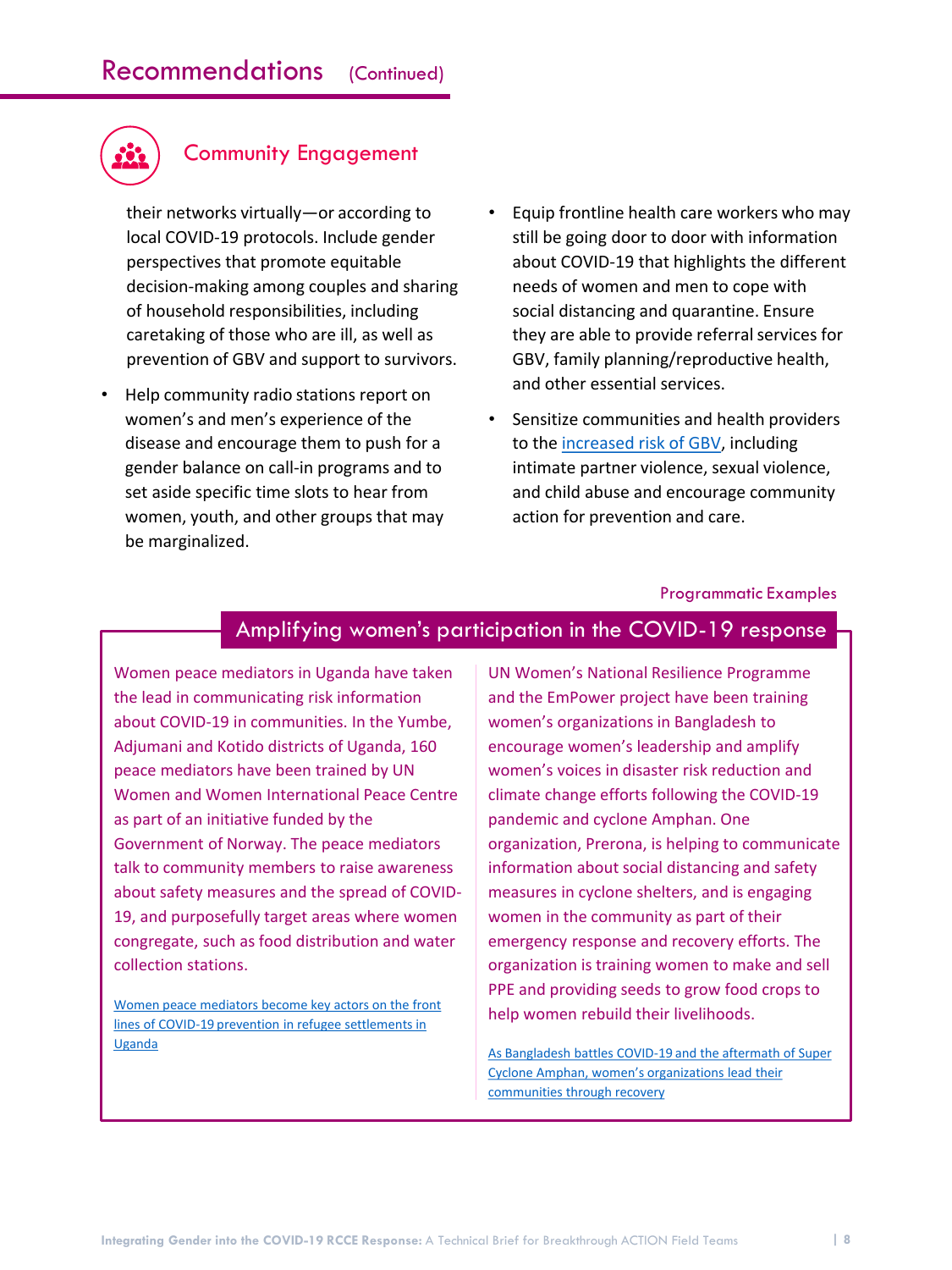# Recommendations (Continued)



### Addressing Uncertainty and Perceptions and Managing Misinformation

**An essential component of RCCE in the COVID-19 outbreak is tracking and addressing rumors to curb misinformation about the disease as well as reduce stigma and discrimination.** 

- Ensure that rumor tracking systems are tapping into communication channels used by both women and men, including younger populations.
- Analyze rumors to assess whether they are fueling gender-based inequalities, stigma, and discrimination and design responsive messaging.
- Identify both female and male influencers who can amplify correct information in their communities or social circles, including those who can reach marginalized populations.



**Training and other capacity strengthening activities for health care workers, journalists, hotline counselors, RCCE technical working groups, and others will almost exclusively be virtual while physical distancing mandates are in place.** 

- Ensure at least some members of the COVID-19 response team have received [training](https://www.igwg.org/training/) in gender integrated programming. If they have not, consider sharing this guidance with them or adapting it as necessary for the local context and audience.
- Include training for health care workers and other frontline responders to probe for and respond to—reports of GBV and provide information on available GBV support services, using the minimum standards such as those set forth by [UNFPA](https://www.unfpa.org/sites/default/files/pub-pdf/GBVIE.Minimum.Standards.Publication.FINAL_.ENG_.pdf).
- Include training for hotline counselors /all agents on gender and COVID-19 related issues.
- Ensure journalists are equipped to report ethically on how women and men differ in how they experience and cope with the pandemic and include a diversity of voices in their reporting.